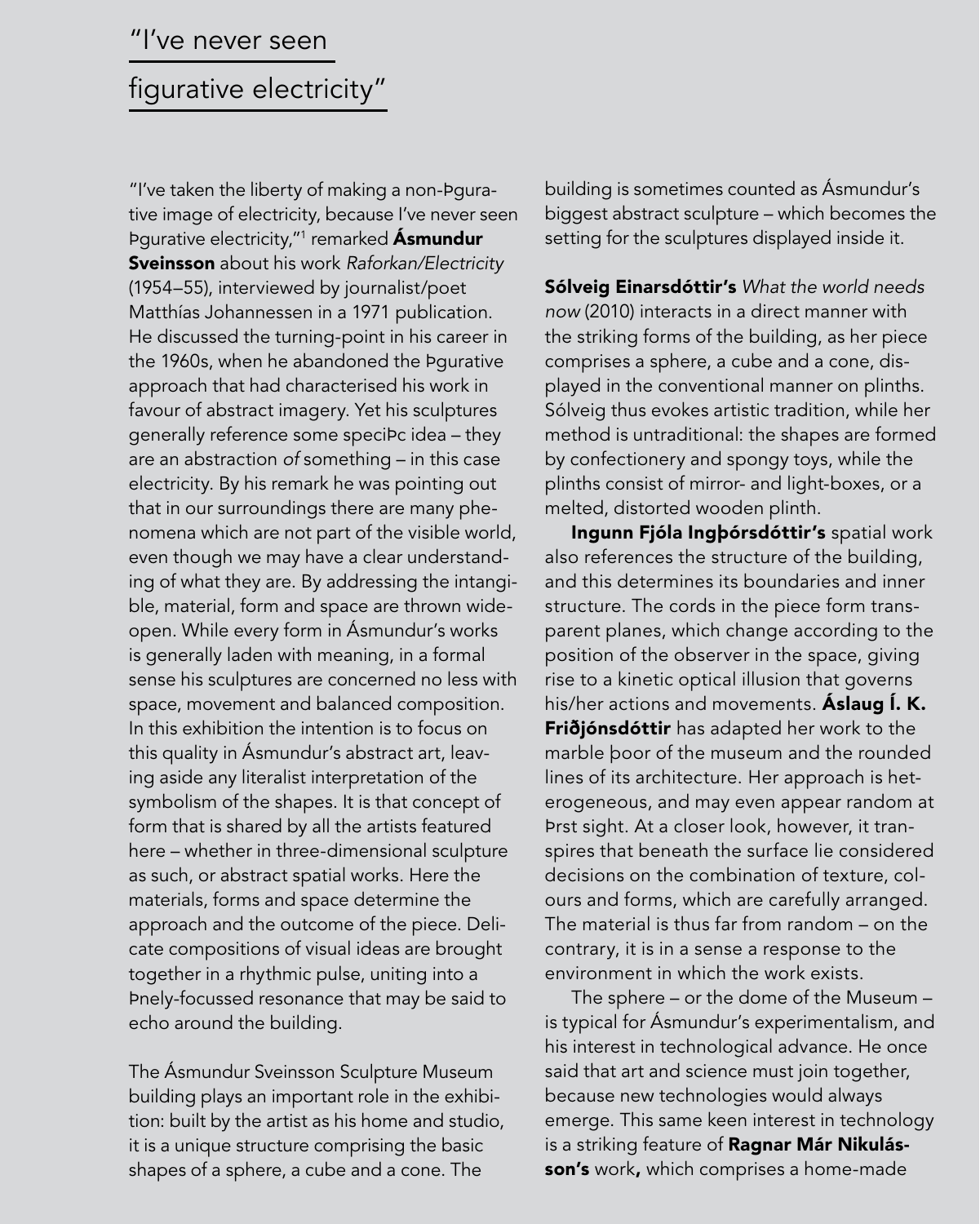electrical appliance constructed of found objects, which shapes an ambiguous salt shape out of a saline solution, during the time of the exhibition. Ásmundur himself worked in traditional materials, but in his later years he made use of found materials such as driftwood, scrap metal and glass. **Þór Sigurbórsson** works with found materials, which often become the focus of the piece. Such material used by contemporary artists is quite different from the found objects of Ásmundur's time, as possibilities have been transformed. In Þór's works everyday objects such as TV screens, printers, curtains and caps, to mention but a few, become all but unrecognisable in their new incarnation as sculptures on plinths.

Ásmundur was deeply interested in the origin of abstract art, and he found inventive ways to link it to familiar phenomena in our environment: "Art begins with the abstract. Icelandic woodcarving had its intangible or abstract models. Some of the best abstract art I know is the creation of lettering: making an image for a sound. The book would be inconceivable without abstract art."<sup>2</sup> Baldur **Geir Bragason** invariably begins with a simple, clear symbol of a familiar model – in this case the typographic symbol for parenthesis (curly brackets). During the development process, the simple symbol revolves increasingly around the existence of the thing in itself. The choice of material in his works is, however, an important factor, which subverts the evocation of the role of the model.

Like Baldur, Björk Viggósdóttir plays with the qualities of her models, turning conventional symbols on their head. A sharp eye for forms in the everyday environment is as a rule the basis of her works, in which familiar objects are carefully selected for their form and texture. Thus she invites the observer to

examine his/her environment in terms of formal aesthetics, through her simple yet precise presentation. Þuríður Rós Sigurþórsdóttir too plays on the associations in the observer's mind, which rebect a variety of ideas in the world of art. Three-dimensional objects become two-dimensional images, which in turn are transformed into three-dimensional material, evoking the conventional sculpture. A subtle humour may be discerned in Þuríður's art, along with a delightful clarity in choice of material, which in turn gives rise to a powerful lyrical perception.

Hrafnhildur Halldórsdóttir works directly with the space, fusing materiality, texture and composition into an overall picture. In many cases she references music, for instance in the titles of I put a spell on you (2012), Fever (2010) or Cursed Rhythm (2011) – and also in her use of the colour black and/or leather texture, evoking rock 'n' roll style. Her installations are cool, and at the same time fraught with emotion – while simultaneously one senses the rhythmic drumbeat, sharp focus and delicate threads of the entire musical scale.

The quest for understanding begins with perception; like Ásmundur, you have never seen bqurative electricity.

Klara Þórhallsdóttir and Kristín Dagmar Jóhannesdóttir, Curators English translation Anna Yates

### (Endnotes)

- 1 Matthías Johannessen, Bókin um Ásmund, p. 34. (Published in English translation by May and Hallberg Hallmundsson as Sculptor: Asmundur Sveinssonan Edda in Shapes and Symbols)
- 2 Ibid, p. 38.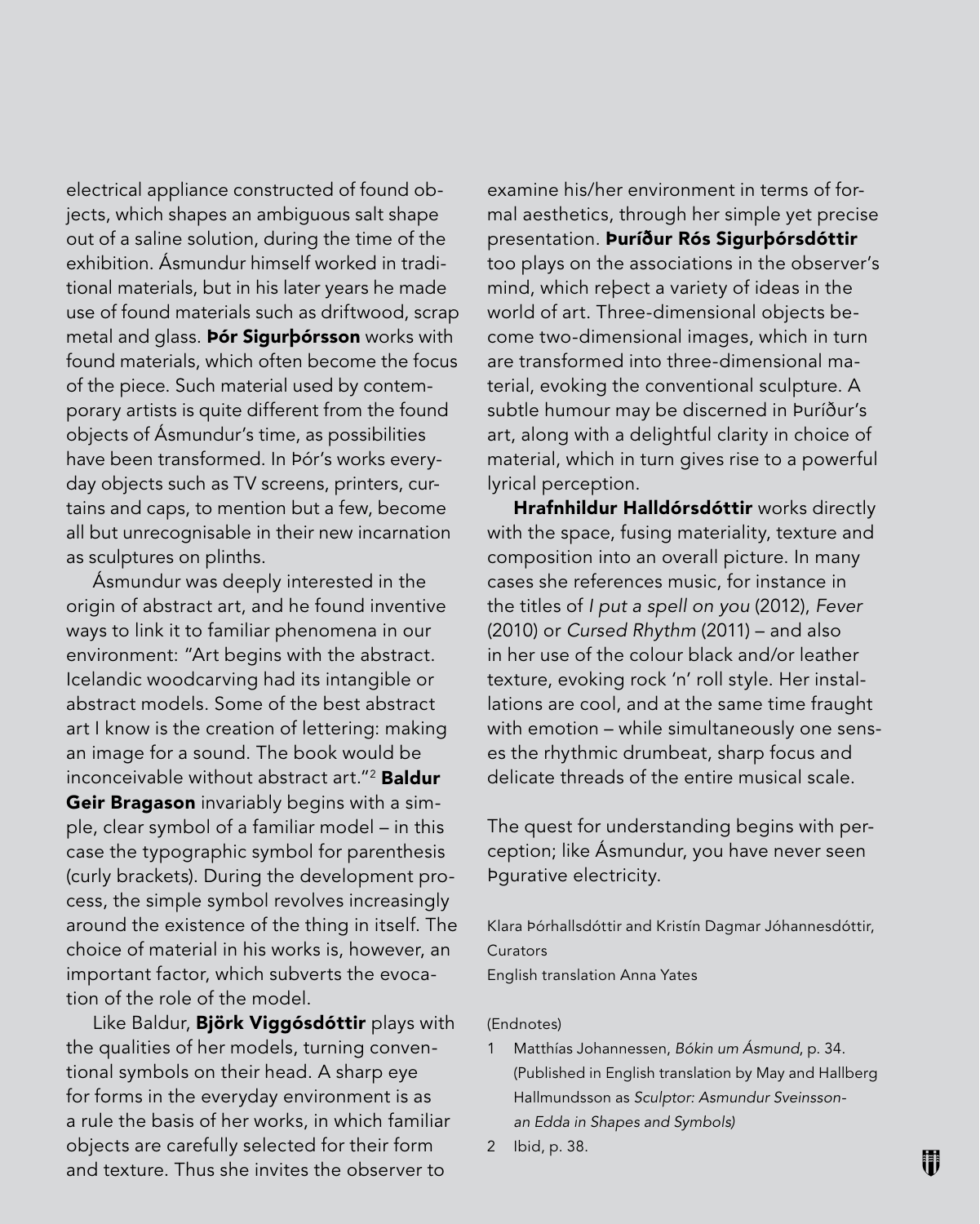Listasafn Reykjavíkur Reykjavík Art Museum Ásmundarsafn



listasafnreykjavikur.is

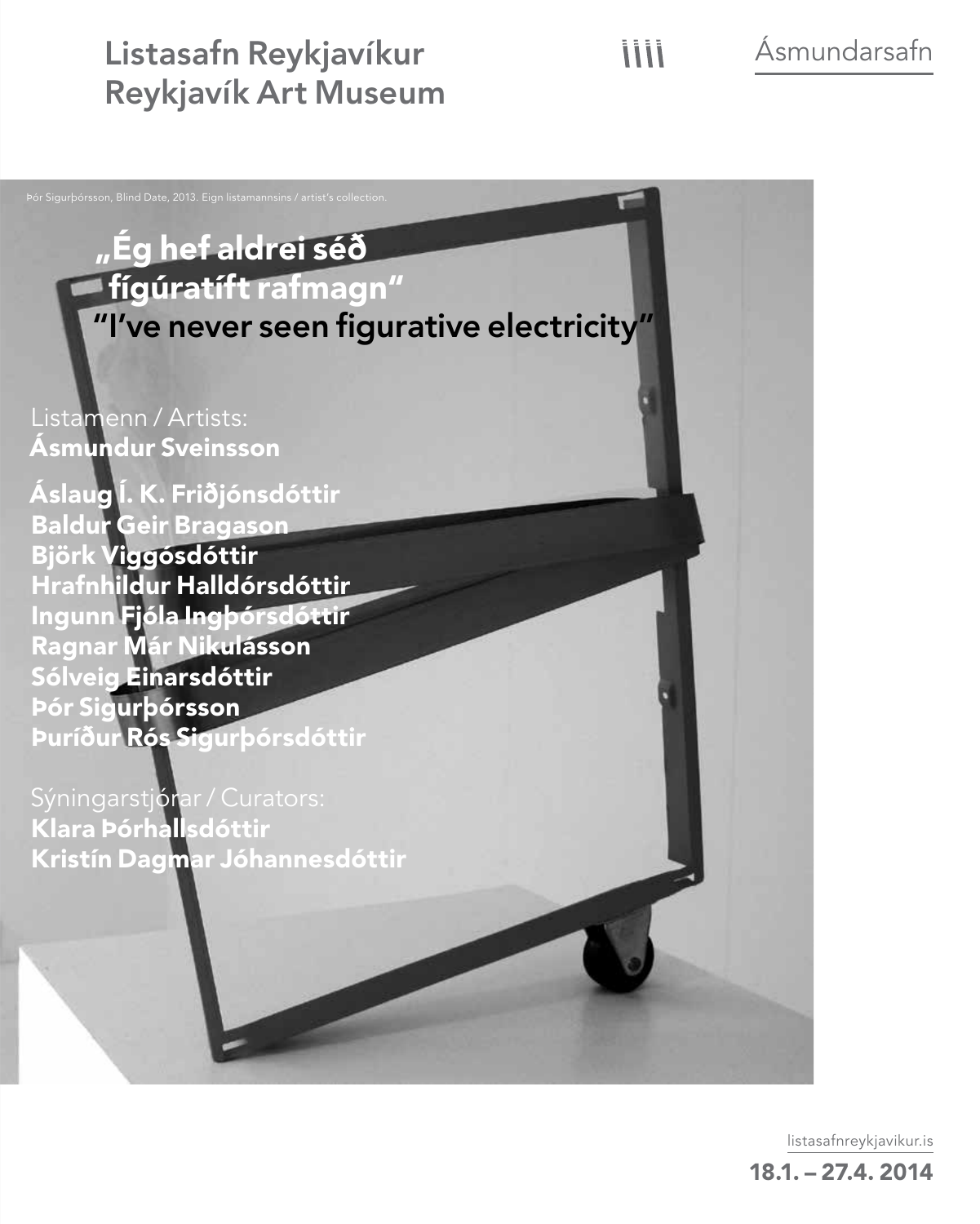# "Ég hef aldrei séð fígúratíft rafmagn"

"Ég hef leyft mér að gera non-fíguratífa mynd af rafmagninu, því ég hef aldrei séð fígúratíft rafmagn."1 Ásmundur Sveinsson komst svo að orði um verkið Raforkan (1954–55) í viðtali við Matthías Johannessen í Bókinni um Ásmund frá 1971, þegar hann útskýrði þau straumhvörf sem urðu á ferli hans á sjöunda áratugnum. Hann vék þá frá þeim fígúratífu aðferðum sem áður einkenndu verk hans og fór að nota óhlutbundið myndmál. Verk hans vísa þó gjarnan í ákveðnar hugmyndir og verða abstraksjón af einhverju, í þessu tilviki rafmagni. Með þessum orðum átti hann við að í umhverÞ okkar er margt sem ekki tilheyrir hinu sýnilega þó svo að skilningur okkar á því sé skýr. Með því að takast á við hið óefniskennda er efni, form og rými orðið að opnum leikvelli. Þó að sérhvert form í verkum Ásmundar sé oft hlaðið merkingu þá fjalla verk hans formrænt séð engu að síður um rými og hreyþngu og jafnvægi myndbyggingarinnar. Með þessari sýningu er ætlunin að beina sjónum að þessum eiginleikum í abstraktverkum Ásmundar og víkja frá beinum táknrænum lestri formanna. Það er þessi formræna hugsun sem allir þeir listamenn sem hér sýna eiga sameiginlega, hvort sem um er að ræða eiginlega þrívíða skúlptúra eða abstrakt rýmisverk. Hér fær efni, form og rými að stýra efnistökum og lokaútkomu verkanna. Fíngerðar samsetningar myndrænnar hugsunar raðast saman í taktföstum ryþma og mynda fínstilltan hljóm sem segja má að ómi um húsið.

Bygging Ásmundarsafns leikur stórt hlutverk í sýningunni, en húsið var bæði heimili og vinnuaðstaða listamannsins. Byggingin er einstök og samanstendur af grunnformunum kúlu, kassa og keilu. Stundum hefur hún verið talin eitt stærsta óhlutbundna verk Ásmundar sem verður ósjálfrátt að umgjörð verkanna

sem standa þar fyrir innan. Verk Sólveigar **Einarsdóttur** What the world needs now (2010) kallast á við afgerandi form byggingarinnar með beinum hætti, en verkið samanstendur af formunum kúlu, kassa og keilu sem eru sett fram með hefðbundnum hætti á stöplum. Sólveig vísar þar í hefðir listarinnar en þó með óhefðbundnum efnistökum. Sælgæti og froðukennd leikföng mynda sjálf formin en stöplarnir sem undir sitja eru ljósaog speglabox eða bráðnaður, afmyndaður tréstöpull.

Rýmisverk Ingunnar Fjólu Ingþórsdóttur tekur einnig mið af strúktúr byggingarinnar sem bæði mótar mörk þess og innri byggingu. Strengirnir í verkinu mynda gagnsæja litabeti sem breytast eftir því hvar áhorfandinn er staðsettur í rýminu og skapa kínetíska sjónhverþngu sem stjórnar hegðun hans og hreyÞngu. Áslaug Í. K. Friðjónsdóttir hefur leitast við að aðlaga verk sitt marmaralögðu gólþ safnsins og línum arkitektúrsins. Efnistök hennar eru margvísleg og virka jafnvel handahófskennd við fyrstu sýn. Nánari athugun leiðir í ljós að undir liggja ígrundaðar ákvarðanir um samsetningu áferðar, lita og forma sem raðast vandlega saman. Efniviðurinn er því hreint ekki tilviljunarkenndur heldur einskonar mótsvar við því umhverþ sem verkið tilheyrir. Kúlan eða hvolfþakið á Ásmundarsafni er lýsandi fyrir tilraunagleði Ásmundar og áhuga hans á tæknilegum framförum. Sjálfur hafði hann orð á því að listin og vísindin yrðu að sameinast því ný tækni kæmi ávallt fram. Þessi einlægi áhugi á tækninni er áberandi í verki Ragnars Más Nikulássonar sem samanstendur af heimatilbúnu rafknúnu tæki úr fundnum efnivið sem mótar óræðan strúktúr úr saltlausn þann tíma sem sýningin stendur. Ásmundur vann í hefðbundin efni framan af en sótti síðar í fundinn efnivið svo sem rekavið,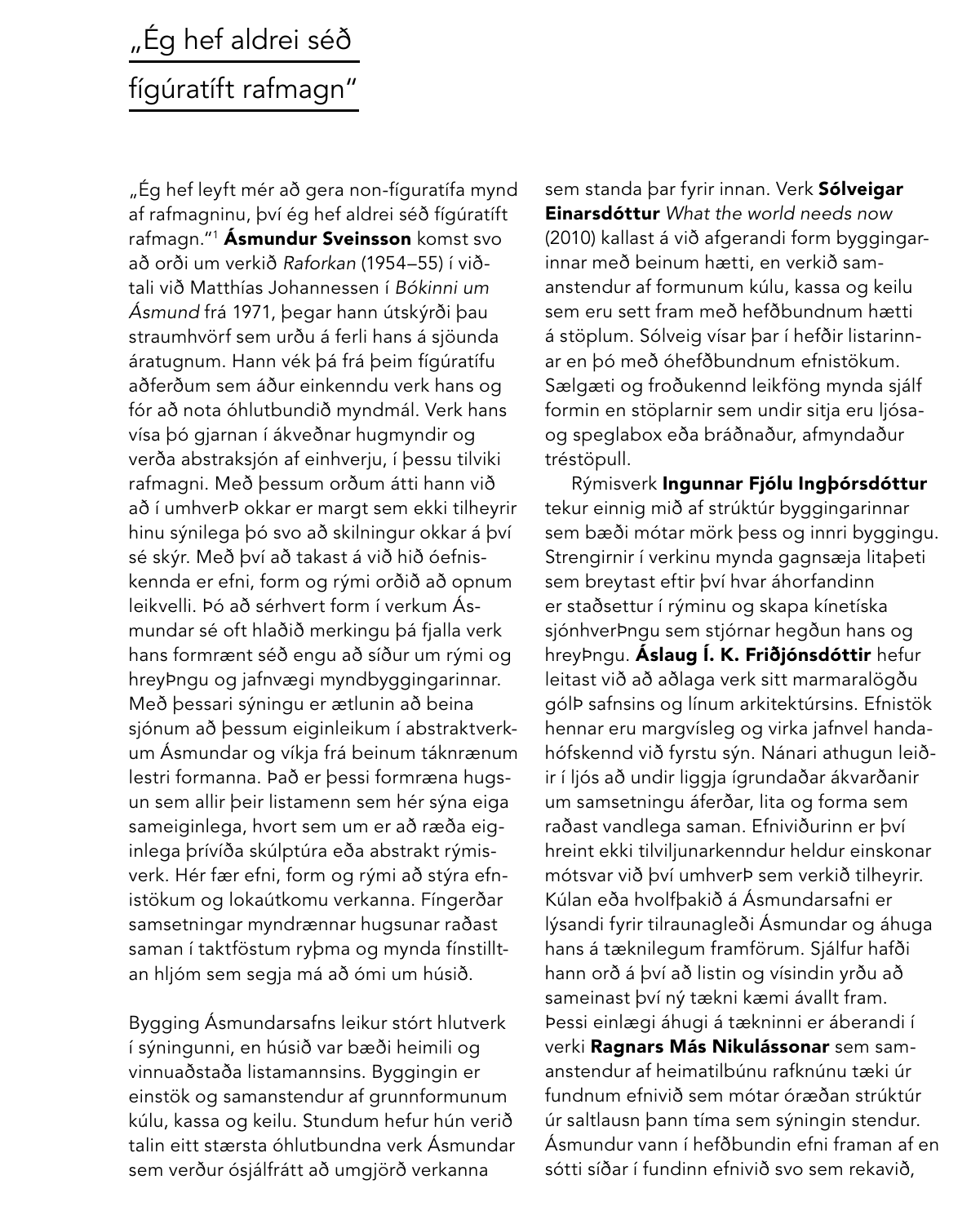brotajárn og gler. Sá efniviður sem listamenn samtímans vinna með er af allt öðrum toga en á tímum Ásmundar, enda hafa möguleikarnir í þeim efnum gjörbreyst. Þór Sigurþórsson vinnur með fundinn efnivið sem verður oft að meginuppistöðu verka hans. Hversdagslegir hlutir svo sem sjónvarpsskjáir, prentarar, gardínur og derhúfur, svo fátt eitt sé nefnt, verða nánast óþekkjanlegir í sínu nýja hlutverki sem höggmyndir á stöplum.

Uppruni óhlutbundinnar listar var Ásmundi hugleikinn en hann fann frumlegar leiðir til að tengja hana þekktum fyrirbærum í umhverÞ okkar: "Listin byrjar í afstrakti. Íslenski tréskurðurinn átti sínar óhlutkenndu eða óhlutbundnu fyrirmyndir. Einhver besta afstrakt list sem ég þekki er leturgerðin. Að gera mynd fyrir hljóð. Bókin er óhugsandi án óhlutkenndrar listar."<sup>2</sup> Baldur Geir Bragason hefst iðulega handa með einfalda og skýra táknmynd af kunnuglegri fyrirmynd; í þessu tilfelli er það leturtáknið svigi. Í vinnuferlinu fer þessi einfalda táknmynd að snúast meir og meir um tilveru hlutarins í sjálfu sér. Efnisvalið í verkum hans er þó veigamikill þáttur og fellir vísunina í hlutverk fyrirmyndarinnar úr gildi.

Líkt og Baldur leikur Björk Viggósdóttir sér að eiginleikum fyrirmyndanna og kollvarpar venjubundnum táknmyndum þeirra. Vökult auga fyrir formum í hversdagslegu umhverÞ er oftar en ekki undirstaðan í verkum hennar þar sem þekktir hlutir eru vandlega valdir út frá formi sínu og áferð. Þannig fær hún áhorfandann til að skoða umhverÞ sitt út frá formrænni fagurfræði með einfaldri en um leið nákvæmri framsetningu. Þuríður Rós Sigurþórsdóttir spilar einnig á hugrenningatengsl áhorfandans sem endurspegla fjölbreyttar hugmyndir í listheiminum. Þrívíðum hlutum er breytt í tvívíðar myndir sem svo aftur umbreytast í þrívítt efni og vísa þannig í hefðbundna höggmynd.

Það má greina hófstilltan húmor í verkum Þuríðar en jafnframt er þar að Þnna töfrandi tærleika í efnisvali sem aftur skapar sterka ljóðræna upplifun.

Hrafnhildur Halldórsdóttir vinnur beint í rýmið þar sem hún virkjar efniskennd, áferð og myndbyggingu í heildarmynd. Víða er að finna tilvísun í tónlist eins og í titlum verka hennar, t.d. I put a spell on you (2012), Fever (2010) eða Cursed Rhythm (2011). Þó einskorðast tilvísanir þessar ekki við titlana heldur birtast einnig í svartri litanotkun og/eða leðuráferð sem vísar í stílbragð rokktónlistar. Innsetningar hennar eru í senn töffaralegar og tilÞnningahlaðnar en á sama tíma má skynja taktfastan trumbuslátt, hástemmda skerpu og örfína þræði alls tónskalans.

Leitin að skilningi hefst í skynjuninni, því líkt og Ásmundur hefur þú aldrei séð fígúratíft rafmagn.

Klara Þórhallsdóttir og Kristín Dagmar Jóhannesdóttir, sýningarstjórar

### (Neðanmálsgrein)

- Matthías Johannessen, Bókin um Ásmund, bls. 34.
- 2 Sama, bls. 38.